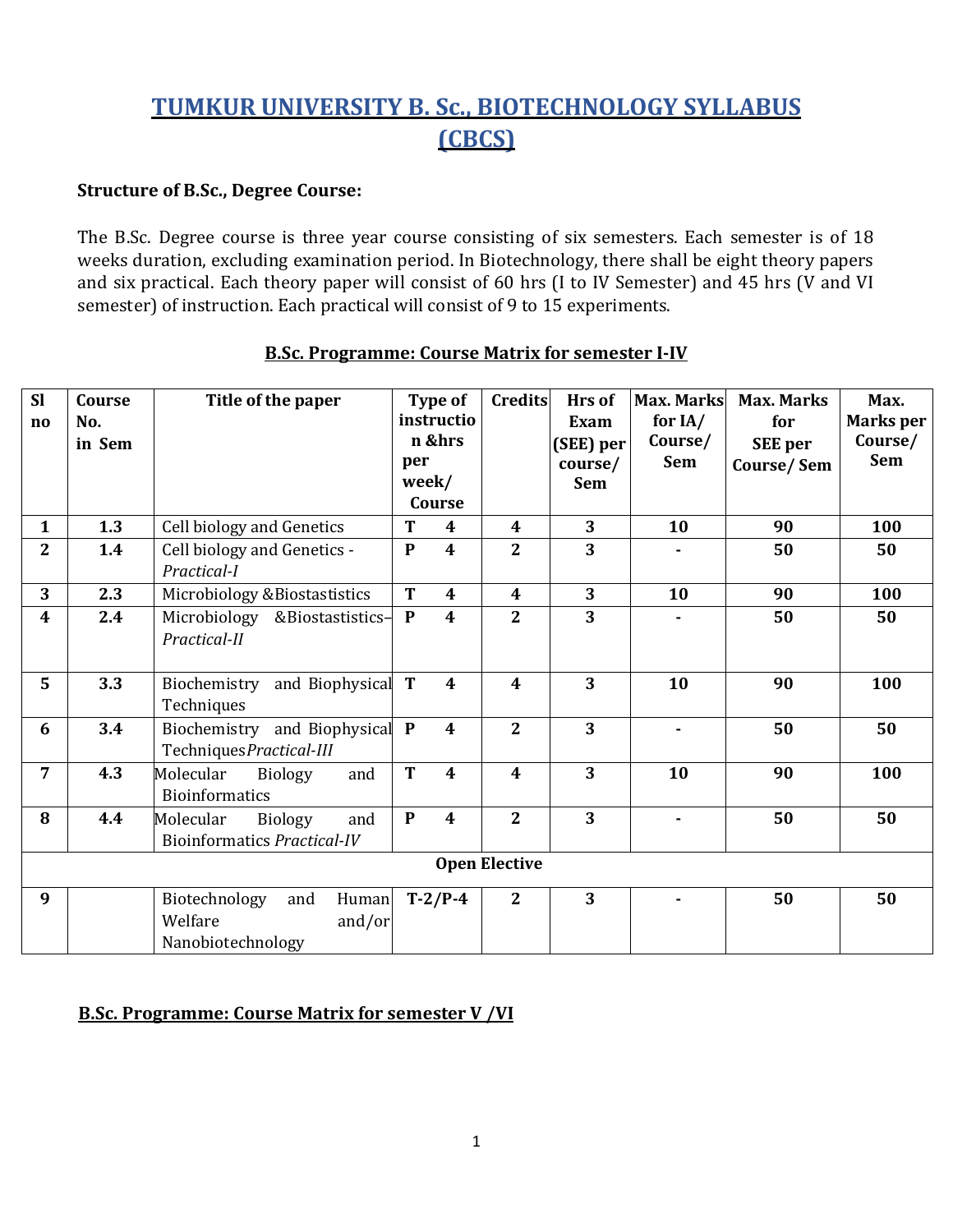| <b>Sl</b><br>$\mathbf{no}$ | Course<br><b>Number</b><br>inSem | Title of the paper                                                                                                    | Type of<br>instructio<br>n &<br>hours per<br>week/<br>course |   | <b>Credits</b> | <b>Hours of</b><br>Exam(SE<br>E) per<br>course/se<br>m | Max.<br><b>Marks for</b><br>IA/<br>Course/<br>Sem | <b>Max. Marks</b><br>for<br><b>SEE</b> per<br>course/<br><b>Sem</b> | Max.<br>Marks per<br>course/<br><b>Sem</b> |
|----------------------------|----------------------------------|-----------------------------------------------------------------------------------------------------------------------|--------------------------------------------------------------|---|----------------|--------------------------------------------------------|---------------------------------------------------|---------------------------------------------------------------------|--------------------------------------------|
| $\mathbf{1}$               | 5.1                              | Genetic Engineering                                                                                                   | T                                                            | 3 | 3              | 3                                                      | 10                                                | 90                                                                  | 100                                        |
| $\mathbf{2}$               | 5.2                              | Immunology                                                                                                            | T                                                            | 3 | 3              | 3                                                      | 10                                                | 90                                                                  | 100                                        |
| 3                          | 5.3                              | Engineering,<br>Genetic<br>Immunology Practical-V/VI                                                                  | $\mathbf{P}$                                                 | 6 | 3              | $\overline{3}$                                         |                                                   | 100                                                                 | 100                                        |
| $\boldsymbol{4}$           | 6.1                              | Plant and Animal cell<br>technology                                                                                   | T                                                            | 3 | 3              | 3                                                      | 10                                                | 90                                                                  | 100                                        |
| $5\overline{)}$            | 6.2                              | Industrial<br>and<br>Environmental<br>biotechnology                                                                   | T                                                            | 3 | 3              | 3                                                      | 10                                                | 90                                                                  | 100                                        |
| 6                          | 6.3                              | Animal cell<br>Plant and<br>technology<br>& Industrial<br>Environmental<br>and<br>biotechnologyPractical-<br>VII/VIII | $\mathbf{P}$                                                 | 6 | 3              | 3                                                      |                                                   | 100                                                                 | 100                                        |

### **SEMESTER – I**

# **1.3 Cell Biology and Genetics Hours: 60**

### **Unit -1. Cell Surface Architecture 08 Hrs**

Discovery of cell, The Cell theory, Ultrastructure of a eukaryotic cell (plant and animal cell), Ultra structure of cell wall and Plasma membrane-Fluid Mosaic model, Unit Membrane model, Sandwich model, Plasmodesmeta, Ionic channels, Voltage gated channels; Gap junctions and tight junctions

# **Unit – 2. Cellular Organelles 16 Hrs**

Ultra Structure and functions of cell organelles – Cytosol and Cytoskeletal structures, Endoplasmic reticulam, Golgi complex, Mitochondria, Chloroplast, Ribosomes, Lysosomes, Peroxisomes, Nucleus-Structural Organization of chromosomes- Ultra stucture, Nucleosome model, folded-fibremodel, Special types of chromosomes; Salivary gland and Lamp brush chromosomes, , Cell cycle, cell division (mitosis and meiosis), Cell Motility, Cell Senescence and Programmed Cell Death.

# **Unit 3**. **Principles of Genetics 16 Hrs**

Mendals Experiments and Principles of inheritance, Co-dominance and Incomplete dominance, multiple allels (ABO blood groups), Multi- factorial inheritance (Skin colour in Man), Interaction of genes (Supplementary factors; Comb pattern in fowls) Complementary genes (Flower colour in sweet peas) Epistasis: Plumage colour in poultry, Sex Determination in Plants and animals (Concepts of allosomes and autosomes, XX-XY, XX-XO, ZW-ZZ, ZO-ZZ types), Cytoplasmic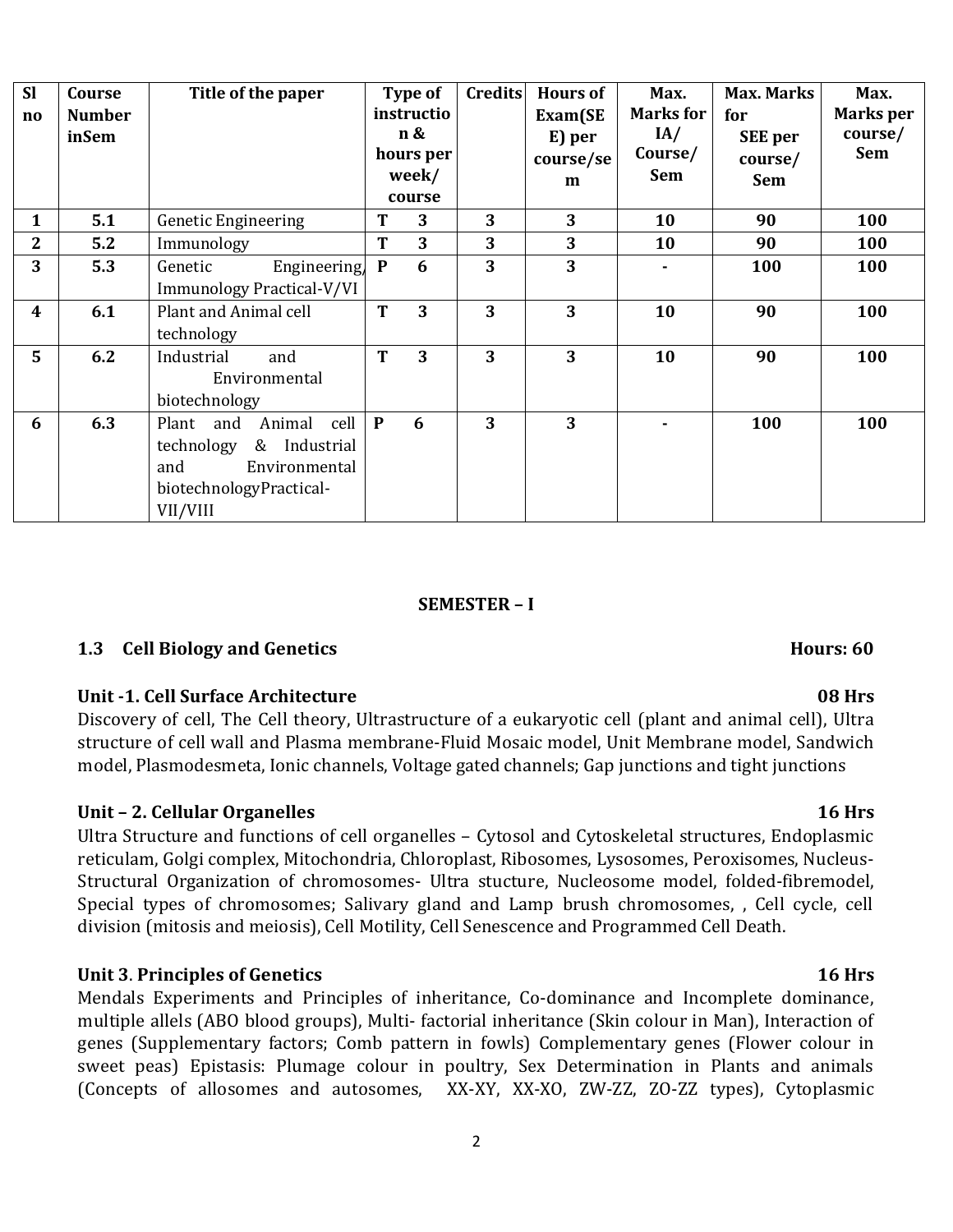Inheritance: Plastid inheritance in Mirabilis, petite characters in yeast and kappa particles in paramecium.

# Unit: 4 Linkages and Crossing Over **06 Hrs**

Coupling and repulsion hypothesis, Linkage in maize and Drosophila, Mechanism of crossing over and its importance, Chromosome mapping – Linkage map in maize.

# **Unit 5. Mutation 10 Hrs**Types: spontaneous and induced,

Mutagens: Physical and chemical, Mutation at the molecular level. Mutations in plants, animals, and microbes for economic benefit of man, General account of structural and numerical aberrations, detection of mutations (Ame's Test).

# **Unit**-6: **Human Genetics 04 Hrs**

Karyotype in man, inherited disorders - Allosomal (Klinefelter syndrome and Turner's Syndrome), Autosomal (Down syndrome and Cri-Du-Chat syndrome), Pedigree analysis

# **1.4 – Cell Biology and Genetics (Practical)**

- 1. Use of Micrometer and calibration, measurement of onion epidermal cells
- 2. Mitotic and meiotic studies in grasshopper testes, onion root tips and flower buds
- 3. Chromosomes: Mounting of polytene chromosomes
- 4. Karyotype analysis Man and Onion, Man Normal and Abnormal Down and Turner's syndromes, Genetic problems
- 5. Isolation of chloroplasts and mitochondria
- 6. Vital staining of mitochondria
- 7. Blood grouping
- 8. Blood smear differential staining
- 9. Study of drosophila life cycle, mutants (Eye colour mutations in drosophila)
- 10.Study of Barr bodies

\*EACH STUDENT IS REQUIRED TO SUBMIT 4 PERMANENT SLIDES (2- MITOSIS & 2-MEIOSIS)

# **SEMESTER II**

# **2.3** Microbiology and Biostatistics **Hours: 60 Hours: 60**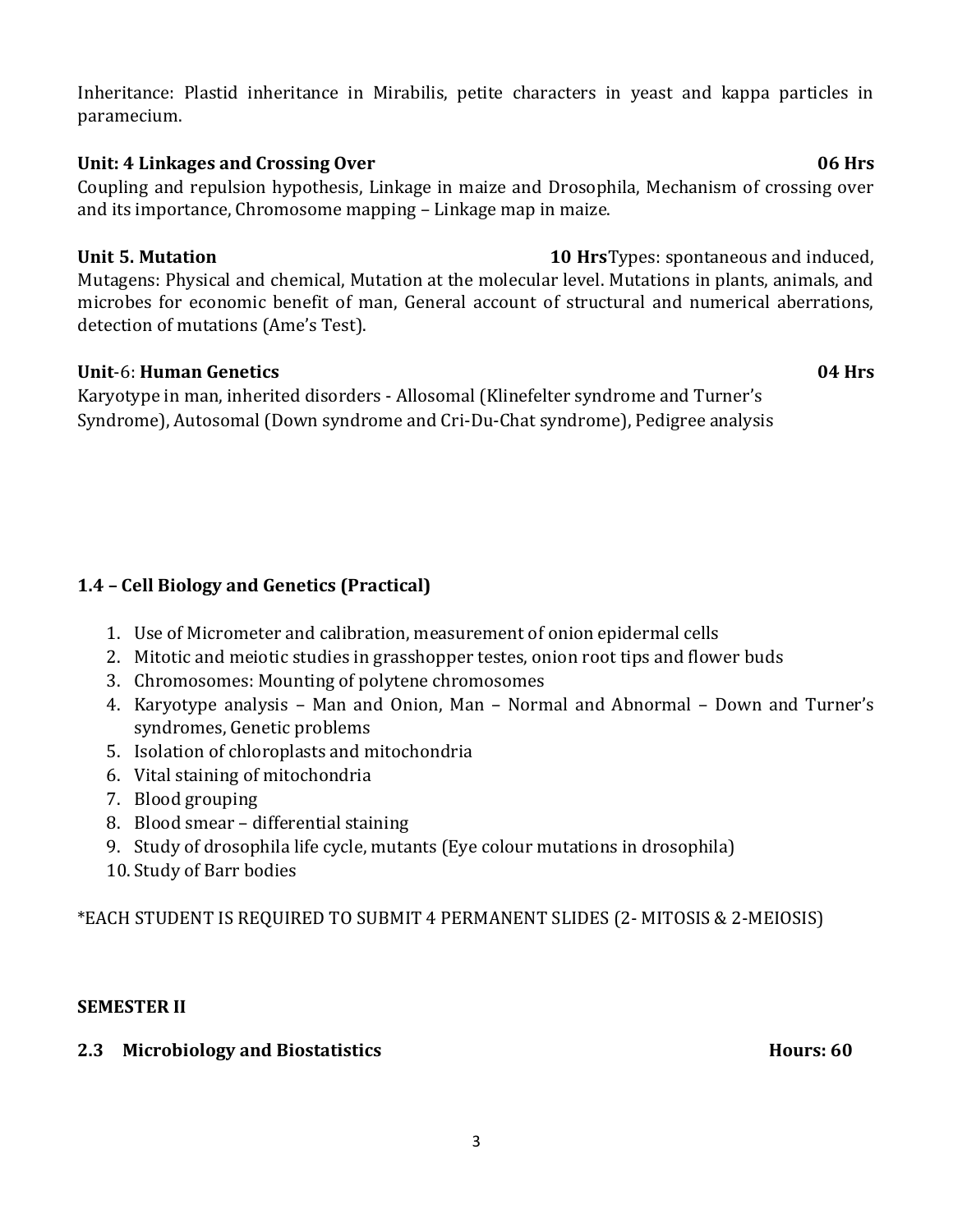# **Unit 1. Introduction and Scope of Microbiology 12 Hrs**

Definition and history of microbiology, contributions of Antony van Leeuwenhoek, Louis Pasteur,

Robert Koch, Alexander Fleming. Importance and scope of Microbiology as a modern Science, Branches of microbiology, five kingdom and three domain classification of microorganisms.Microscopy**:** Construction and working principles of different types of microscopes – Compound,

Dark field, Phase contrast, Confocal, Fluorescence and Electron Microscope (Scanning and Transmission)

### **Unit 2. Microbial Techniques 10 Hrs**

Sterilization: Principles and Applications of Physical Methods. Autoclave, Hot air oven, laminar airflow, Seitz filter, Sintered glass filter, and membrane filter. Radiation Methods: UV rays and Gamma rays. Chemical Methods: Alcohol, Aldehydes, Phenols, Halogens and Gaseous agents. Isolation of microorganisms, types of streaking, serial dilution, pour, spread plate and exposure plate methods. Stains and Staining Techniques: Principles of staining, Types of stains – simple stains, structural stains and Differential stains

### **Unit 3. Prokaryotic microorganisms 15 Hrs**

Concept of microbial species and strains, classification of bacteria based on – morphology (shape and flagella), nutrition, Chemotaxanomy, genetic method and extreme environment, molecular phylogeny. Bacterial diseases of man – Tetanus, Tuberculosis, Pneumonia and Cholera. Microbial Metabolism: Bacterial Photosynthesis: Photosynthetic apparatus in prokaryotes, Photophosphorylation & Dark reaction. Respiration: EMP, HMP and ED Pathways, Kreb's cycle, Oxidative Phosphorylation.

# **Unit 4. General Account acellular organisms 08 Hrs**

Viruses – Structure and classification, Plant Viruses –TMV, CaMV, Animal viruses – Hepatitis B, HIV, Bacteriophages- Lamba, T4 Phage, Viroid- Potato spindle tuber viroid, Prions- CJD, Kuru, BSE

### **Unit 5. Eukaryotic microorganisms 08 Hrs**

Salient features, classification, reproduction and economic importance of Protozoa algae and fungi. Fungal and protozoal diseases of plants and animals.

# **Unit 6. Biostatistics 07 Hrs**

Data types, Tabulation and classification of data, Frequency distribution and Graphical representation of data, Measures of central tendencies: Mean, Median, Mode and their properties, Measures of Dispersion: Mean deviation, Variance, Standard deviation and coefficient of Variation, Different models of data presentation with special reference to biological samples, Chi square test, student T test, introduction to SPSS analysis with examples etc.,

# **2.4 Microbiology (Practical)**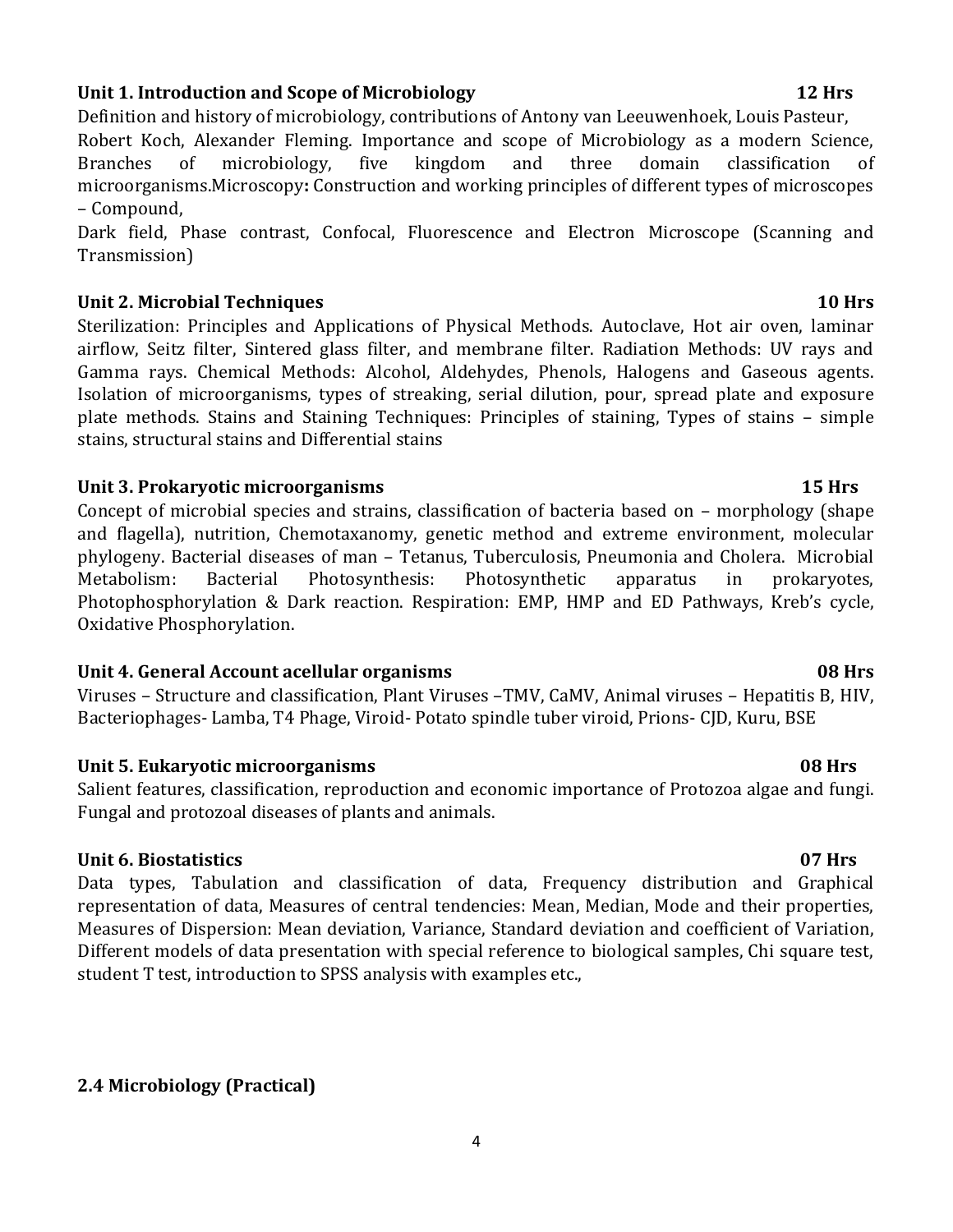- 1. Study of Compound microscope, Autoclave, Hot air oven, pH meter, Laminar Air flow and centrifuge.
- 2. Preparation of different types of media (Simple, complex and differential media).
- 3. Staining Techniques: Simple, Negative staining, Gram staining, Endospore staining and fungal staining
- 4. Isolation of bacteria and fungi from soil, air, and water –streaking, serial dilution and pour plate methods
- 5. Counting of microorganisms Total Count (Haemocytometer)
- 6. Antibiotic sensitivity test, MIC,
- 7. Biochemical tests starch hydrolysis, catalase, oxidase & gelatin liquefaction
- 8. Study of Rhizobium from root nodules of legumes
- 9. VAM
- 10. Isolation and identification of *E. coli*

# **SEMESTER III**

| <b>Biochemistry and Biophysical techniques</b><br>3.3     | Hours: 60     |
|-----------------------------------------------------------|---------------|
| Unit 1. Carbohydrates                                     | <b>05 Hrs</b> |
| Structure, Properties, Classification and functions       |               |
| Unit 2. Lipids                                            | 05 Hrs        |
| <b>C</b> tructure Dreporties Classification and Eunctions |               |

Structure, Properties, Classification and Functions

# **Unit 3. Amino acids and Proteins 10 Hrs**

Structure, Properties, Classification and functions of amino acids and proteins. Structural organizations of proteins (primary, secondary, tertiary and quaternary structures) reverse turns and Ramachandran plot.

# Unit 3. Enzymes 15 Hrs

Introduction, classification, Enzyme kinetics-Importance of enzyme kinetics, Factors affecting enzyme reactions (Temp, pH, ions, changes in structure of proteins) Michaelis-Menton equation derivation, Line-Weaver Burk Plot, merits and demerits. Enzyme inhibition – reversible inhibition (competitive, uncompetitive and non competitive), irreversible inhibition, allosteric enzyme activity, co-enzymes and co-factors

# **Unit 4 Nucleic acids 05 Hrs**

Structure, Properties, classification, and functions of Nucleic acids. Nature of genetic materials, structure of purine, pyramidine and nucleotides

# **Unit 5. Vitamins and Hormones 05 Hrs**

Structure, Properties, classification, and functions of Vitamins and Hormones

5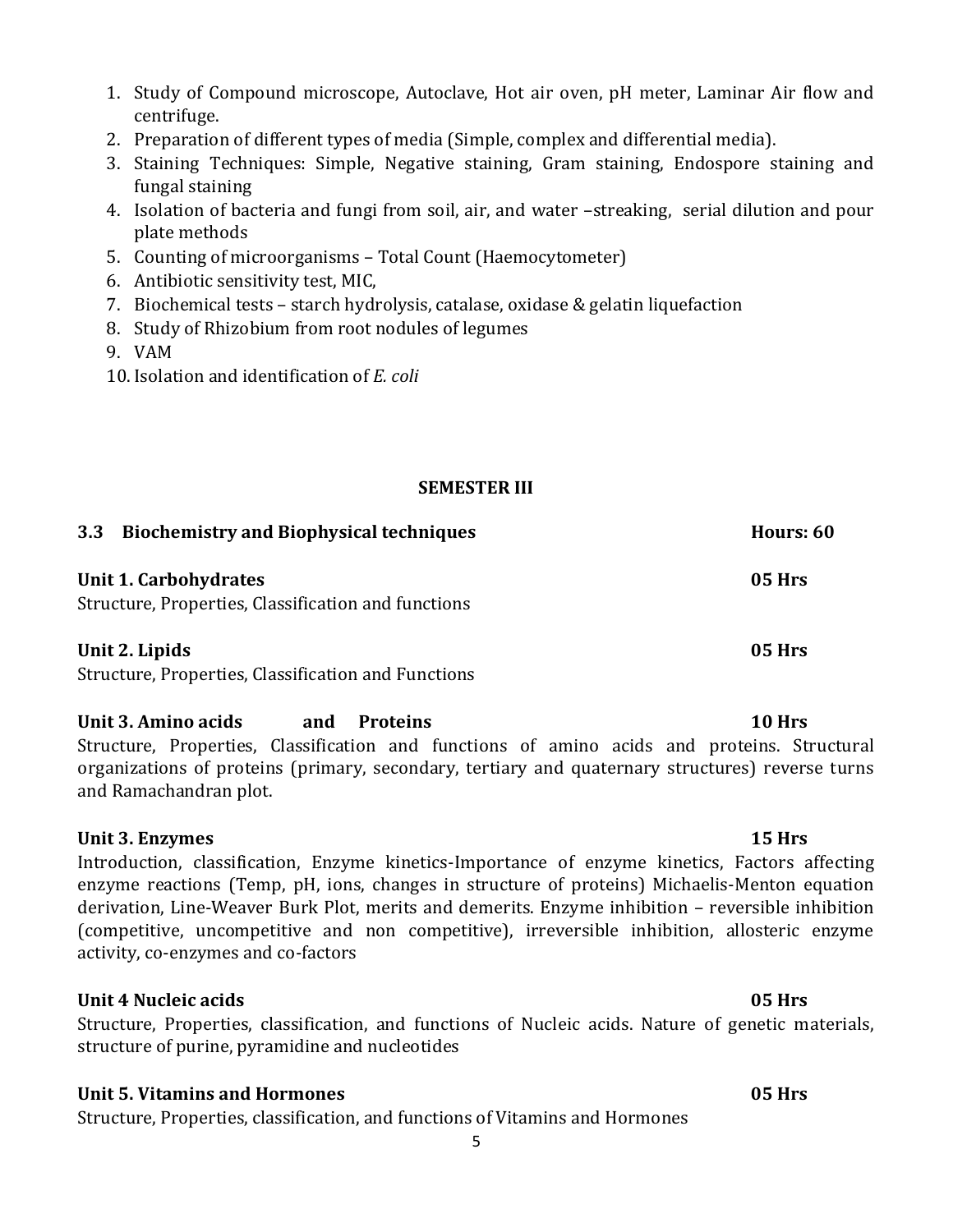# **Unit 6. Biophysical techniques 15 Hrs**

Solutions, pH and buffers: Theory of water ionization and its purity (kW), pKa&pKb acids and bases, Derivation of Henderson-Hasselbalch equation and its significance. Buffers: Criteria for selection of buffers, Types of buffers, Buffers in Biological systems and their mechanism of action.

Analytical techniques: Principles and applications of Chromatography (Paper, thin-layer, column and GLC), Centrifugation (RPM and G, Ultracentrifugation), Spectroscopy (UV-Visible, X-ray crystallography, IR, NMR, mass, ESR), Isotopes **and Radioactivity:** Radioactivity, decay laws, Isotopes in Biological studies (Metabolic and physiological tracer studies), GM counters & Scintillation counting.

# **3.4 – Biochemistry and Biophysical techniques (Practical)**

- 1. Estimation of reducing sugars- Glucose, Maltose and lactose by DNS, H J and Somoji's Methods
- 2. Estimation of lipids
- 3. Estimation of Amino acids.
- 4. Estimation of protein by Biuret method and Lowry's method
- 5. Assay of enzymes activity Amylase / Protease
- 6. Estimation of Nucleic acids
- 7. Estmation of Vitamins
- 8. Preparation of Buffers-: Tris-Buffer, Citrate-Buffer and Phosphate-Buffer 9.Separation of Sugars, Lipids, amino acid, and Nucleic acids by TLC
- 10.Estimation of inorganic phosphate by Fiske-Subba row method.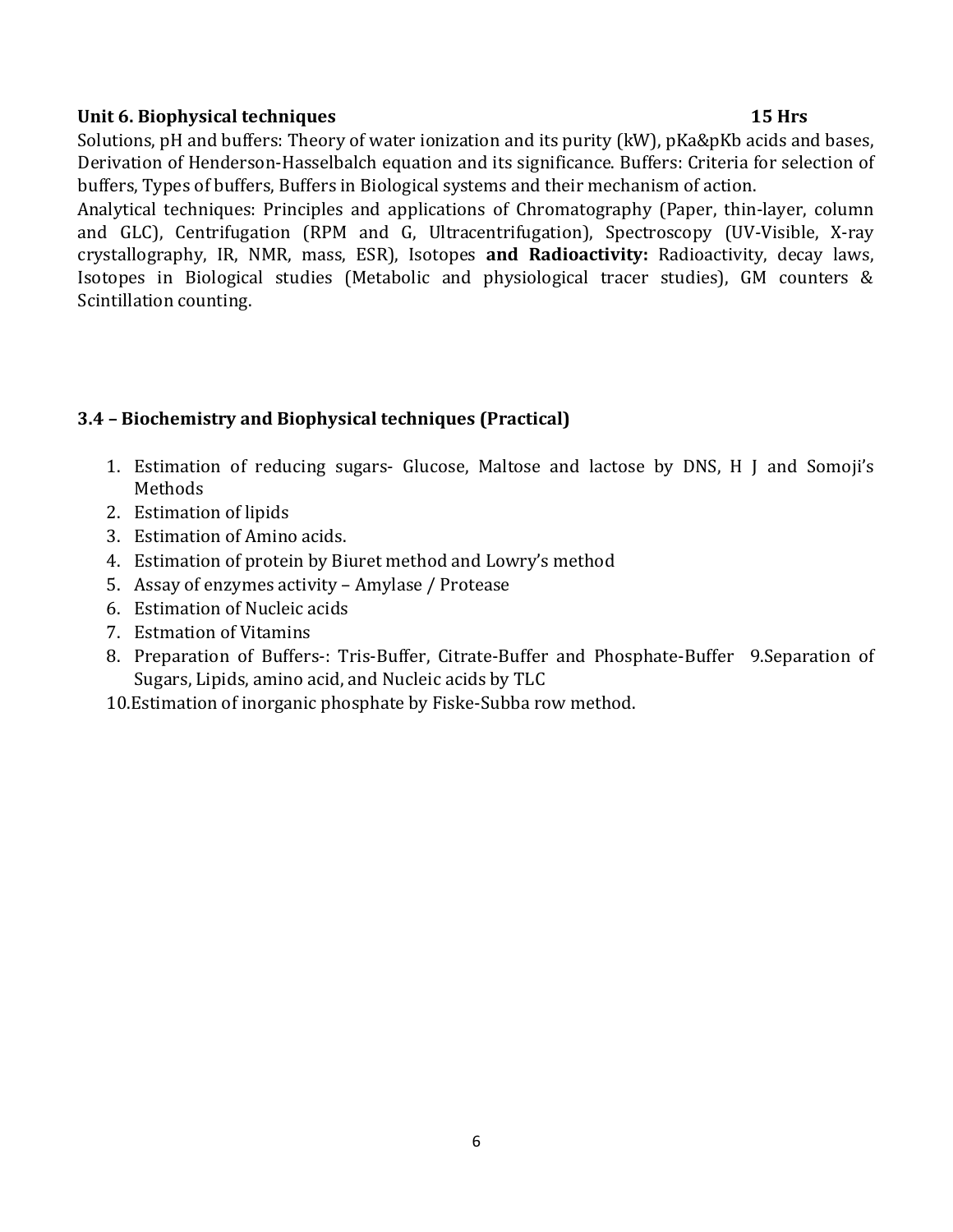### **SEMESTER IV**

### **4.3 Molecular Biology and Bioinformatics <b>Hours: 60** Hours: 60

### **Unit 1: Introduction to Molecular Biology 10 hrs**

Scope and History. Central Dogma of Molecular Biology. Structure of DNA-Nucleoside, Nucleotide, Base pairing, Base stacking, Double Helix, features of Watson and Crick model, major and minor groove, Supercoiling- twist, writhe and linking number. Forms of DNA- A, B, Z. Structure and function of mRNA, rRNA, tRNA. Secondary structures in RNA

### **Unit 2: DNA Replication and Repair 10 hrs**

Types and functions of DNA polymerases in Prokaryotic and Eukaryotic replication. Proof reading activity, 5'→3' exonuclease and endonuclease activity, topoisomerase activity, Telomeric DNA replication and Plasmid Replication-theta model, strand displacement model and rolling circle model. DNA Repair- Nucleotide excision repair, base excision repair, mismatch repair, photoreactivation, recombination repair and SOS repair.

### **Unit 3: Transcription 10 hrs**

Structure of prokaryotic and eukaryotic gene, structure and function of the promoters in mRNA, rRNA, tRNA genes. RNA polymerases in prokaryote and eukaryote, types and function. Transcription of mRNA, rRNA, and tRNA genes in Prokaryote and eukaryote. Post transcriptional processing of mRNA – 5'capping, splicing (including different types), polyadenylation and RNA editing.

### **Unit 4: Translation 10 hrs**

Genetic code and Wobble hypothesis. Translation in prokaryote and eukaryote. Post translational modifications. Principles protein sorting and targeting into endoplasmic reticulum, mitochondria, chloroplast, and nucleus.

### **Unit 5: Gene Regulation and Recombination 10 hrs**

Principles of gene regulation- activators, co-activators, suppressors, co-suppressors, moderators, silencers, insulators, enhancers. Operon-*lac* operon, *trp*operon, recombination in prokaryotes- transformation, conjugation and transduction. Plasmids and their types, plasmid copy number and incompatibility, Episomes. Transposable elemets (insertion sequence and transposons, Integrons and Antibiotic Resistant genes), iRNA, siRNA, microRNA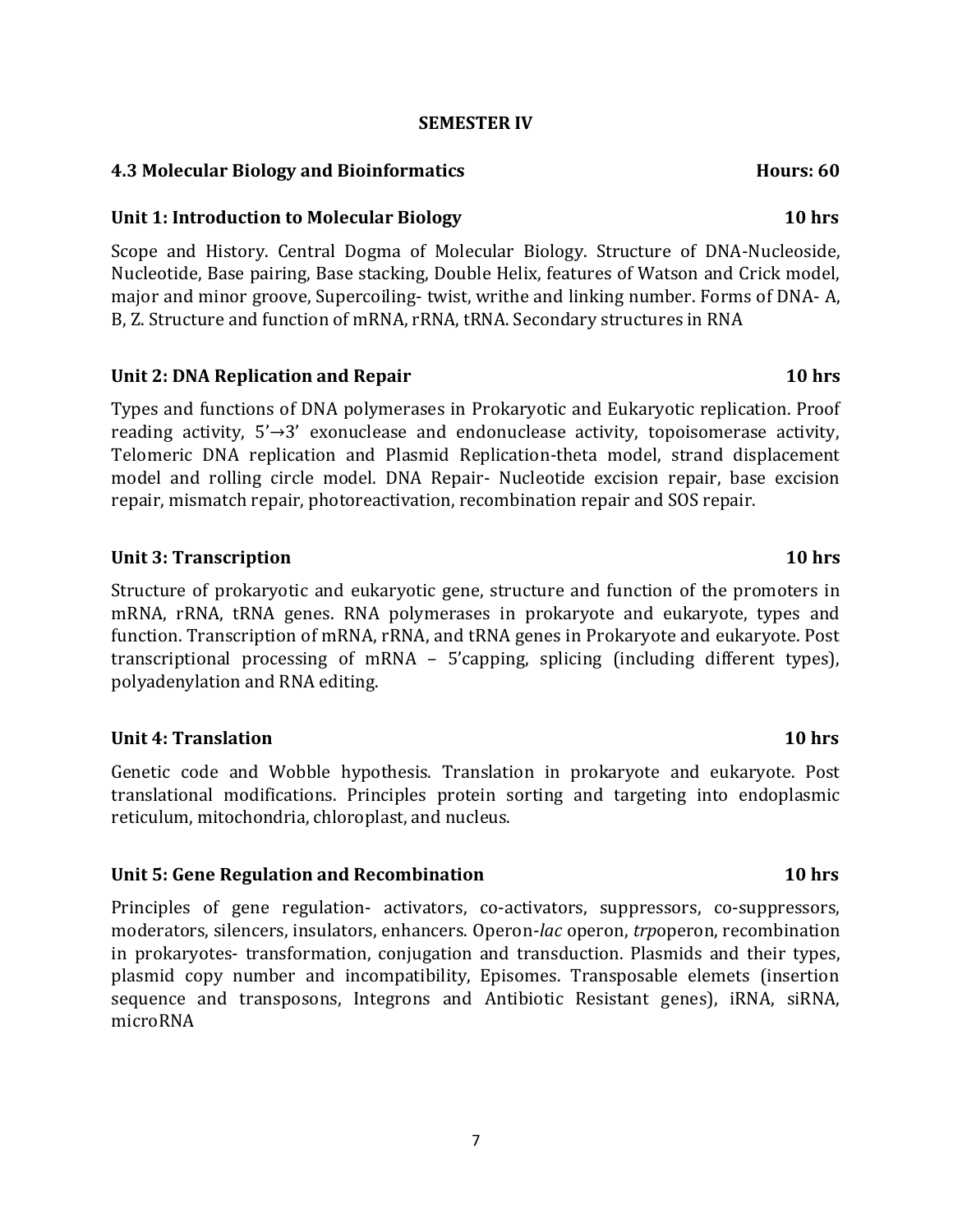### **Unit 6: Bioinformatics 10 hrs**

Introduction to bioinformatics, Concept and structure of databases, Introduction to the human genome project and components of the genome. Introduction to the gateway sites (NCBI, EMBL and DDBJ) Types of nucleic acid sequences–Genebank: Protein Data Bank (PDB) –in the context of protein structural biology, Introduction to sequence analysis, significance, motif analysis and phylogenic comparisons Concept and methods of sequence comparisons in general: FASTA, BLAST and CLUSTALW, pairwise sequence comparison, Scoring matrices, Gap Penalties, Global Alignment, Local Alignment, Introduction to -omics.

### **4.4: Molecular Biology and Bioinformatics– Practical**

- 1. Estimation of DNA by DPA method.
- 2. Estimation of RNA by Orcinol method.
- 3. Isolation of chromosomal DNA from animal tissues, plant and Bacteria.
- 4. Isolation of plasmid DNA.
- 5. Bacterial transformation
- 6. Extraction and estimation of protein from animal goat liver/muscle soured by salt precipitation, Organic solvent method.
- 7. Extraction and estimation of protein from animal or plant source (Green gram/Pea) by salt precipitation & Organic solvent method.
- 8. Protein separation by Polycrylamide Gel Electrophoresis (PAGE)
- 9. Nucleic acid (DNA/RNA) separation by agarose gel electrophoresis
- 10.Sequence alignment (FASTA, BLAST)
- 11. ROS MOL

### **SEMESTER V**

### **5.1 – Genetic Engineering**  The **Hours: 45 Hours Hours: 45 Hours**

### **Unit 1**. **Tools for genetic engineering 07 hrs**

Restriction enzymes and its types, DNA ligases, Reverse transcriptase, Gene cloning vectors and its types, *in vitro* construction of recombinant DNA molecules (pBR 322, pUC 19), Artificial chromosomes.

### **Unit- 2**. **Transformation techniques 06 hrs**

Calcium chloride, Electorporation, microinjection, and biolistic methods. Screening and selection of recombinant host cells –marker genes, biochemical and Immunological screening and colony hybridization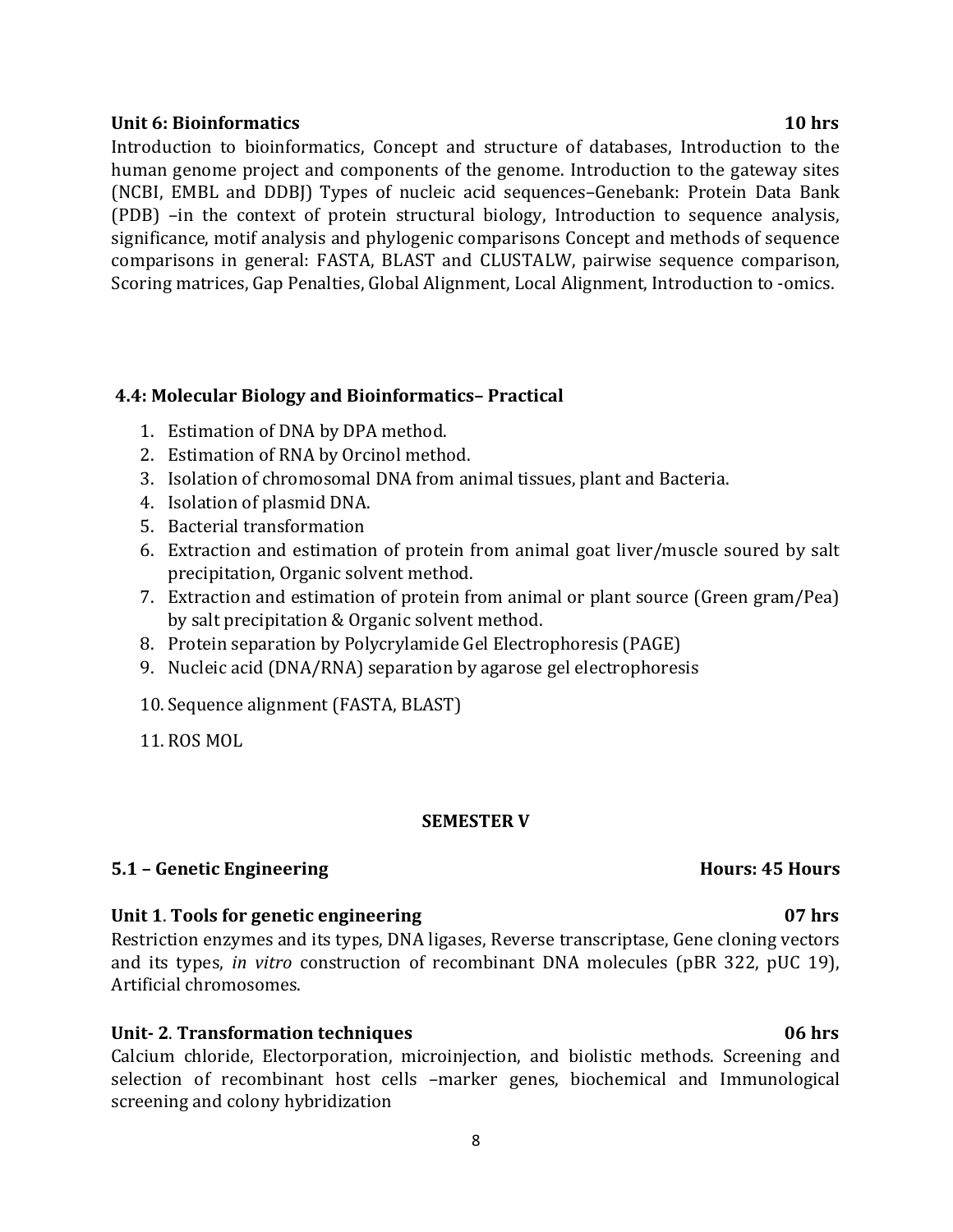**Unit 3**. Principles of Cell-based DNA Cloning-Genomic DNA and cDNA cloning **07 hrs**

**Unit 4**. Expression of cloned DNA in prokaryotes and eukaryotes **05 hrs**

# **Unit 5**. **Gene engineering techniques 10 hrs**

Hybridization- Principles and applications, Amplifying DNA, Cloning and its importance, Primers,

probes DNA and Protein microarrays. Introduction to proteomics, genomics and metabalomics

# **Unit 6. Application of r-DNA technology 10 hrs**

Production of Insulin, Production of recombinant vaccines – Heptitis – B, Production of GM foods and crops, Ethics and safety of GMO's

# **SEMESTER V**

**Unit 1. History and scope of Immunology 05 hrs** Types of Immunity- Innate and Acquired immunity. Humoral, Cell Mediated Immunity, Cell and oragns of immune reponses and their functions

# **Unit 2**. **Antigens and Antibodies 10 hrs**

Antigens-Types, haptens, epitopes, adjuvants, and Factors influencing antigenicity, Antigen processing and presentations. Antibodies- Structure, types, properties and functions of immunoglobulins.. Production of antibodies (Poly and Monoclonal)

# **Unit 3. Complement system and MHC molecules 10 hrs**

Components of complement system and complement pathways. Types of MHC molecules and their functions

**Unit 4**. Antigen- Antibody reactions **10 hrs** *In vivo* and *In vitro* reactions – Precipitation, agglutination, Immunoelectrophoresis, Labelled antibody (RIA, ELISA and Immunofluroscent techniques).

**Unit 5**. Hypersensitivity and its types **10 hrs**

# **5.2 Immunology Hours: 45 Hrs**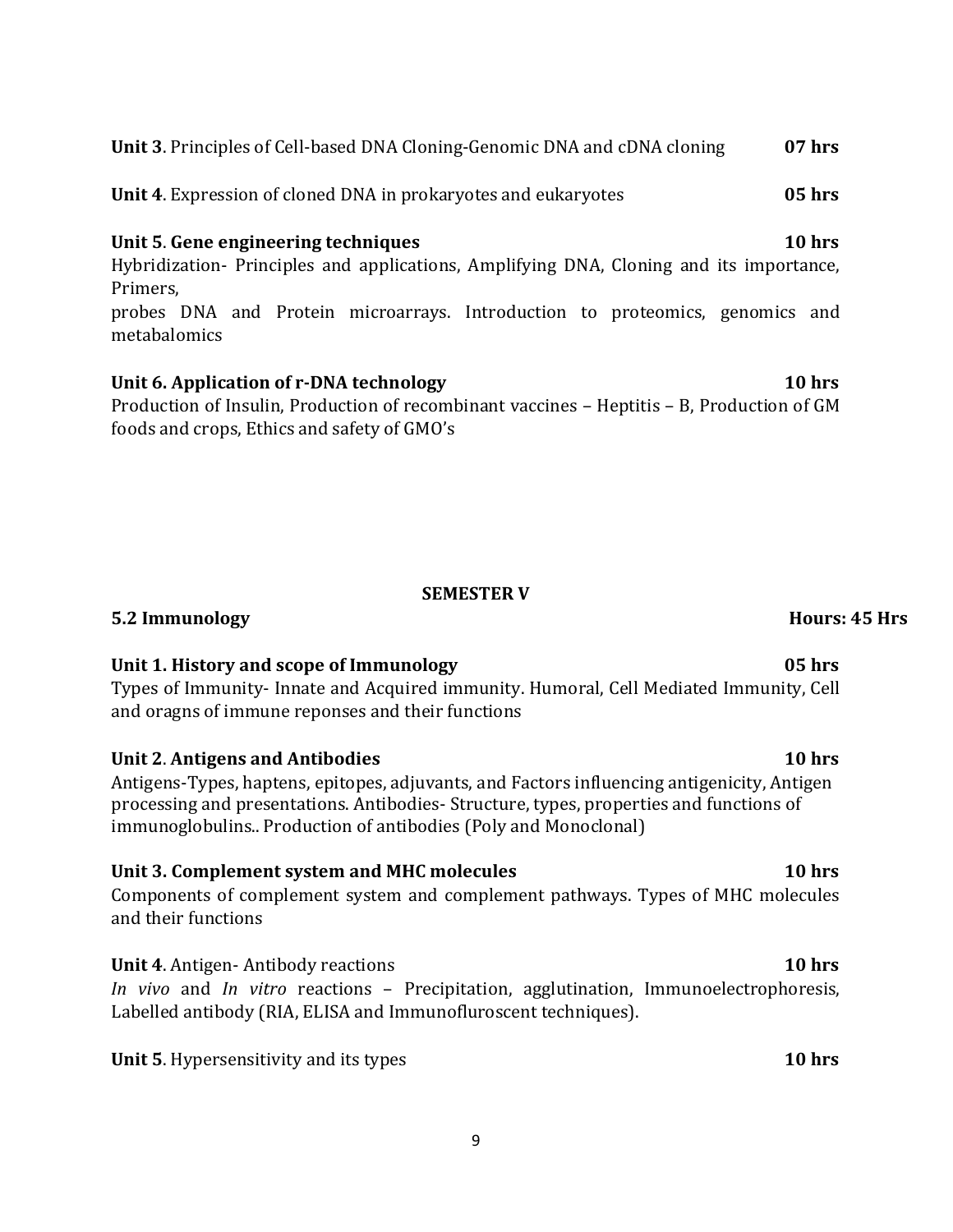**Unit 6.** Immunization- herd/community, Passive and Active immunization, immunization schedules. Types of Vaccines – Inactivated, Attenuated and Recombinant vaccines – Peptide and DNA Vaccines

# **5.3 Genetic Engineering/ Immunology Practical-V/VI**

- 1. Isolation of genomic DNA from bacteria, plant and animal source
- 2. Isolation of plasmid DNA from *E. coli*
- 3. PCR
- 4. Restriction digestion of plasmid DNA
- 5. Separation of DNA by Gel Electrophoresis
- 6. SDS-PAGE
- 7. Replica plating
- 8. Transformation
- 9. Blood grouping
- 10. Differential Count of WBC
- 11. Widal Test
- 12. VDRL test
- 13. ELISA Demonstration
- 14. Dot Elisa
- 15. Octerlouny Double diffusion (ODD)
- 16. Rocket immunoelectrophoresis
- 17.Separation of serum and plasma from the blood
- 18. Precipitation of Immunoglobulins by ammonium sulphate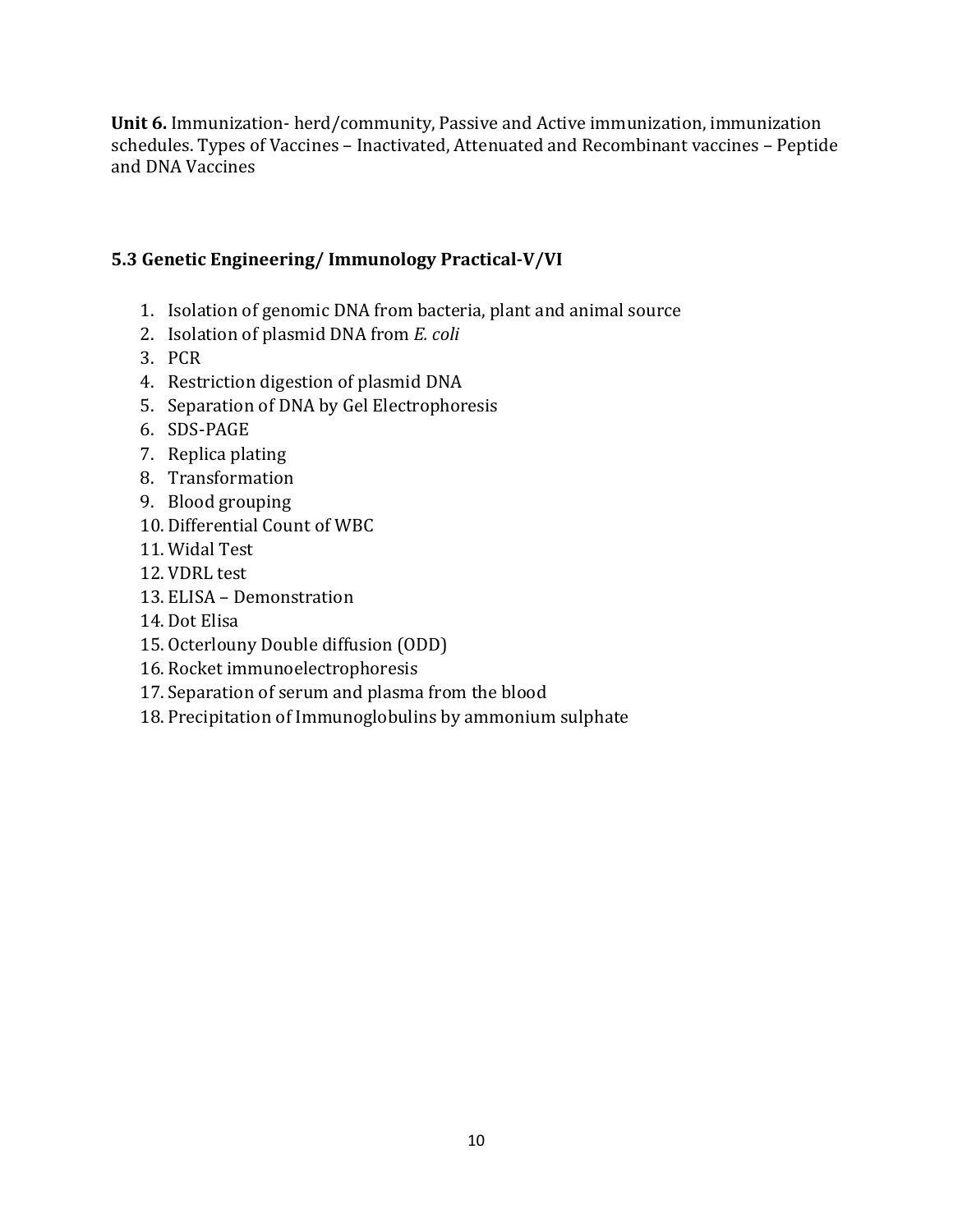### **SEMESTER VI**

### **6.1 – Plant and Animal cell technology hours: 45 <b>Hours: 45**

### **Unit 1. Plant tissue culture 08 hrs**

*In vitro* methods in plant tissue culture, aseptic Techniques. Types of nutrient media and use of growth regulators (Auxins, Cytokininis and Gibberellins).*In vitro* fertilization – Ovary and Ovule culture. Micropropogation of elite species.Organ Culture – Anther, Embryo and Endosperm culture and their applications.

# **Unit 2. Protoplast Culture 08 hrs**

Isolation, regeneration and viability test, somantic hybridization, methods of protoplast fusion – chemical and electro fusion, practical application of somantic hybridization and cybridization. Somaclonal variation and their significance. *In vitro* production of secondary metabolites – Techniques and significance.

# **Unit 3. Transgenic plants 08 hrs**

Technique of transformation – biological(Agrobacterium mediated), physical and chemical methods. Applications of transgenic plants. Edible vaccines. Role of tissue culture in agriculture, horticulture and forestry

# **Unit 4. Animal cell culture 08 hrs**

Media and its components - Primary Culture – Cell lines, and cloning disaggregation of tissue, isolation of tissue, enzyme disaggregation, and mechanical disaggregation. Secondary Culture – transformed animal cells and continious cell lines. Growth factors – Promting proliferation of animal cells EGF, FGF, PDGF, IL-1, IL-2, NGF and erythropoietin.

# **Unit 5. Transgenic animals 08 hrs**

Transfection of animal cell lines. Selectable Makers and Transplantaion of Cultural Cells.Expression of Cloned proteins in animal cell – Expression vector, over production and dowm stream processing of the expressed proteins.Production of Vaccines in animal Cells. Production and Applications of monoclonal antibodies. Production of transgenic animals

# **Unit 6. Biotechnology and Intellectual property rights: 05 hrs**

Patents, trade secrests, copyright, trademark, Geographical indications, WIPO, TRIPS. Procedure involved in patenting biotechnological inventions.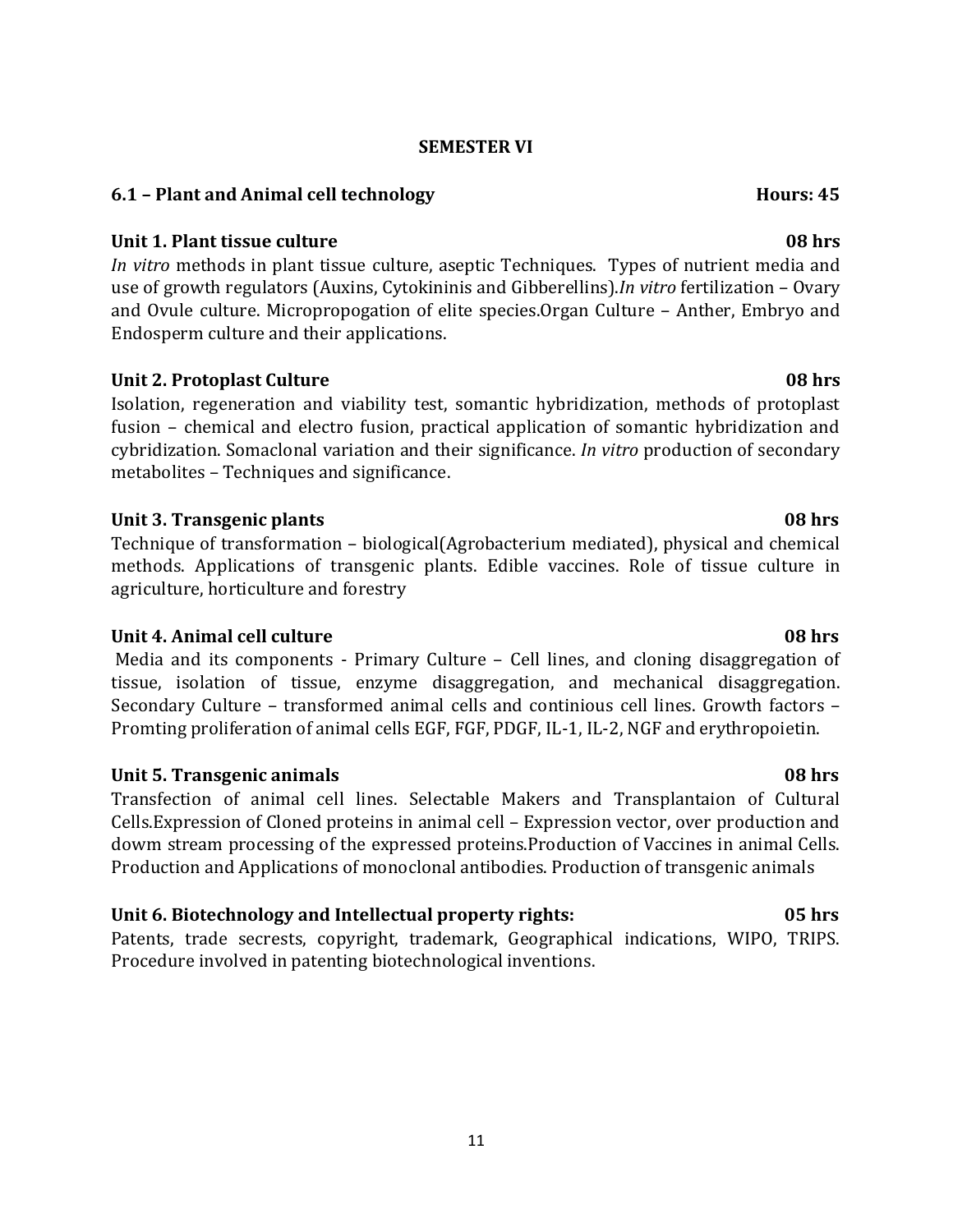### **SEMESTER VI**

# **6.2 – Industrial and Environmental Biotechnology Hours: 45 Hrs**

# **Unit 1. Introduction to industrial Biotechnology 08 hrs**

Basic principles of fermentation technology, Screening and Isolation of Microorganisms, maintainance of strains improvement (Mutant selection, Recombinant DNA methods).

# **Unit 2. Fermentation technology 10 hrs**

Fermentation Media, Natural and synthetic Media. Fermenters and its operation, Type of Fermentation Solid State, submerged fermentation and continious fermentation, Immobilized enzyme and cell bioreactors, Process Development – Shake flask fermentation, Downstream processing (DSP), Distingration of cells, Separation, Extraction, Concentration and purification of products

# **Unit3. :Production of Microbial and plant products 08 hrs**

Microbial production of Alcohol, Antibiotic, enzymes, SCP, SCO, Vitamin, xanthan gum and Polyhydroxyalkonoides (PHA). Food additives – Safforn and Capasicin

# **Unit 4. Introduction to Enviornmental Biotechnology 06hrs**

Modern fuels- Biofuels (Biogas, Microbial hydrogen Production, Gasohol). Bioremediation and its types, Bioleaching. Biofertilizers and its types, Biopesticides

# **Unit 5. GMO's and Environment 05 hrs**

Environmental significance of genetically modified microbes, plants and animals

# **Unit 6. Waste manangement 08 hrs**

Treatment of municipal waste and Industrial effluents, solid waste manangement (Composting and Vermi composting)

# **6.3: Plant & Animal cell tech.gy/Industrial & Environmental biotech. Practical-VII/VIII**

1. Preparation of culture media (plant and animal)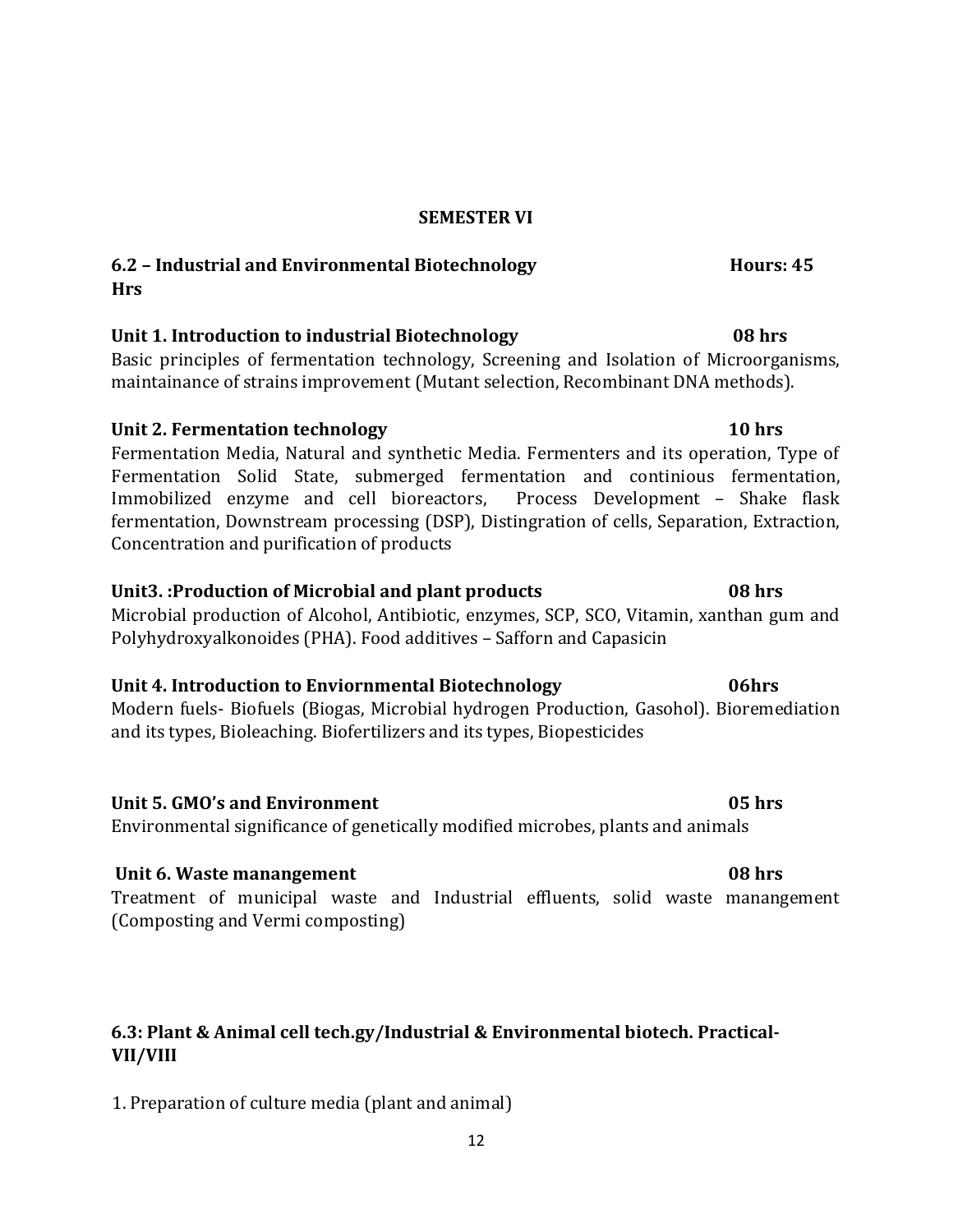- 2. Production of Callus and suspension Culture
- 3. Plant Protoplast Isolation
- 4. Plant propogation through Tissue culture (shoot tip and Nodal culture)
- 5. Planting and Maintenance of Medicinally important plants and its medicinal importance (1 student, 2 Plants compulsory)
- 6. Preparation of Synthesis seeds
- 7. Anther Culture
- 8. Trypsinization of animal tissue 9. Animal cell culture of trypsinized cells
- 10. Preparation of wine.
- 11. Production and Estimation of Alcohol by specific gravity method
- 12. Algal and fungal culture Spirulina, Agaricus, Yeast and Apergillus
- 13. Production and Estimation of citric acid from Aspergillus culture. 14. Production and Estimation of lacatic acid
- 15. Immobilization of yeast cells.
- 16. Immobilisation of invertase
- 17. MPN test
- 18. Vermi Composting
- 19. Biopesticides assay

# **Open Elective: Biotechnology and Human Welfare**

# **Hours 30**

# **UNIT I 8 Hrs**

Definition and introduction to biotechnology, branches and scope of biotechnology, developmental stages of biotechnology. Types of living organisms- cellular and acellular.

# **UNIT II 8 Hrs**

Industry: Protein engineering: enzyme and polysaccharide synthesis, activity and secretion, Alcohol and antibiotic production. Production of industrially impartment products: amino acids, Proteins, vitamins, SCP. Agriculture: N2 fixation: Plant diseases and transfer of resistance genes to plants; interaction between plants and microbes; qualitative improvement of livestock.

# **UNIT III 8 Hrs**

Environments: Xenobiotics and their degradation; Superbug, agricultural wastes and their management, development of biodegradable polymers such as PHB. Waste as a source of energy and food.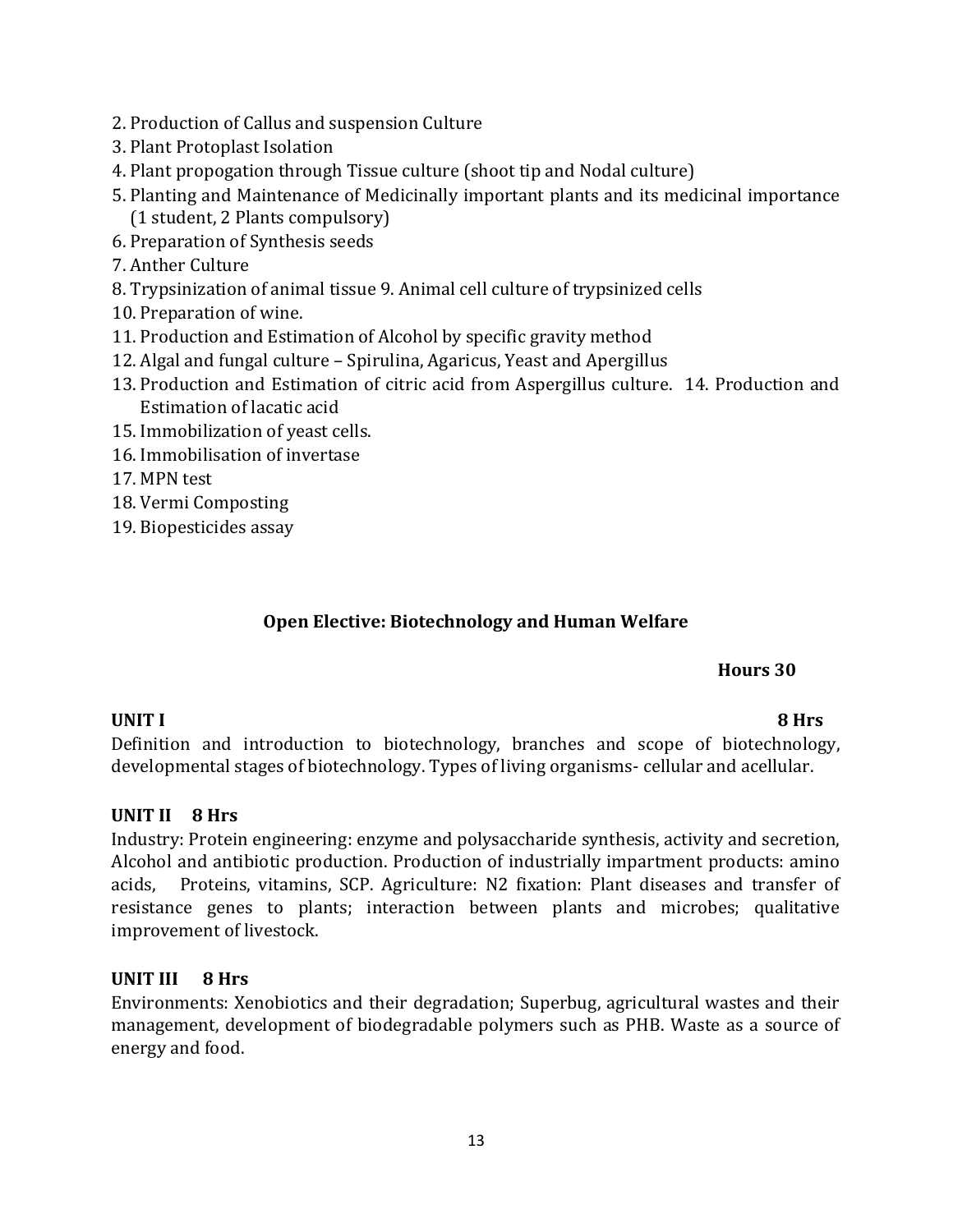# **UNIT IV 3 Hrs**

Health: e.g. new generation diagnostics and therapeutic agents, recombinant vaccines. Gene therapy, diagnostics, human genome project and ELS1. ABO system of blood grouping.

# **UNIT V3 Hrs**

# Forensic science: Solving violent crimes such as murder and rape; solving claims of paternity and theft etc. using various methods of DNA finger printing.

# **Open Elective: Nanobiotechnology**

# **Unit 1: Introduction to Nanobiotechnology 8 hours**

Introduction to nanotechnology, Development of Nanobiotechnology, Nanomaterial in biotechnology - nanoparticles, quantum dots, nanotubes and nanowires etc., Applications of molecular recognition elements in nanosensing of different analytes

# **Unit 2: Properties and Characterizations: 8 hours**

Optical (UV-Vis/Fluorescence), X-ray diffraction, Imaging and size (Electron microscopy, light scattering, Zetapotential), Surface and composition (ECSA, EDAX, AFM/STM etc) Vibrational (FT-IR and RAMAN), SERS, Magnetic, Electrical and Electrochemical

# **Unit 3: Applications of Nano-Materials in Biosystems 8 hours**

Proteins - Lipids - RNA and DNA, Protein Targeting - Small Molecule/Nanomaterial - Protein

Interactions, Nanomaterial-Cell interactions-Manifestations of Surface Modification (Polyvalency)

# **Unit 4:Nanomaterials and Diagnostics/Drug Delivery and Therapeutics 3 hours**  MRI, Imaging, Surface Modified Nanoparticles, MEMS/NEMS based on Nanomaterials,

Peptide/DNA Coupled Nanoparticles, Lipid Nanoparticles For Drug Delivery

**Hours 30**